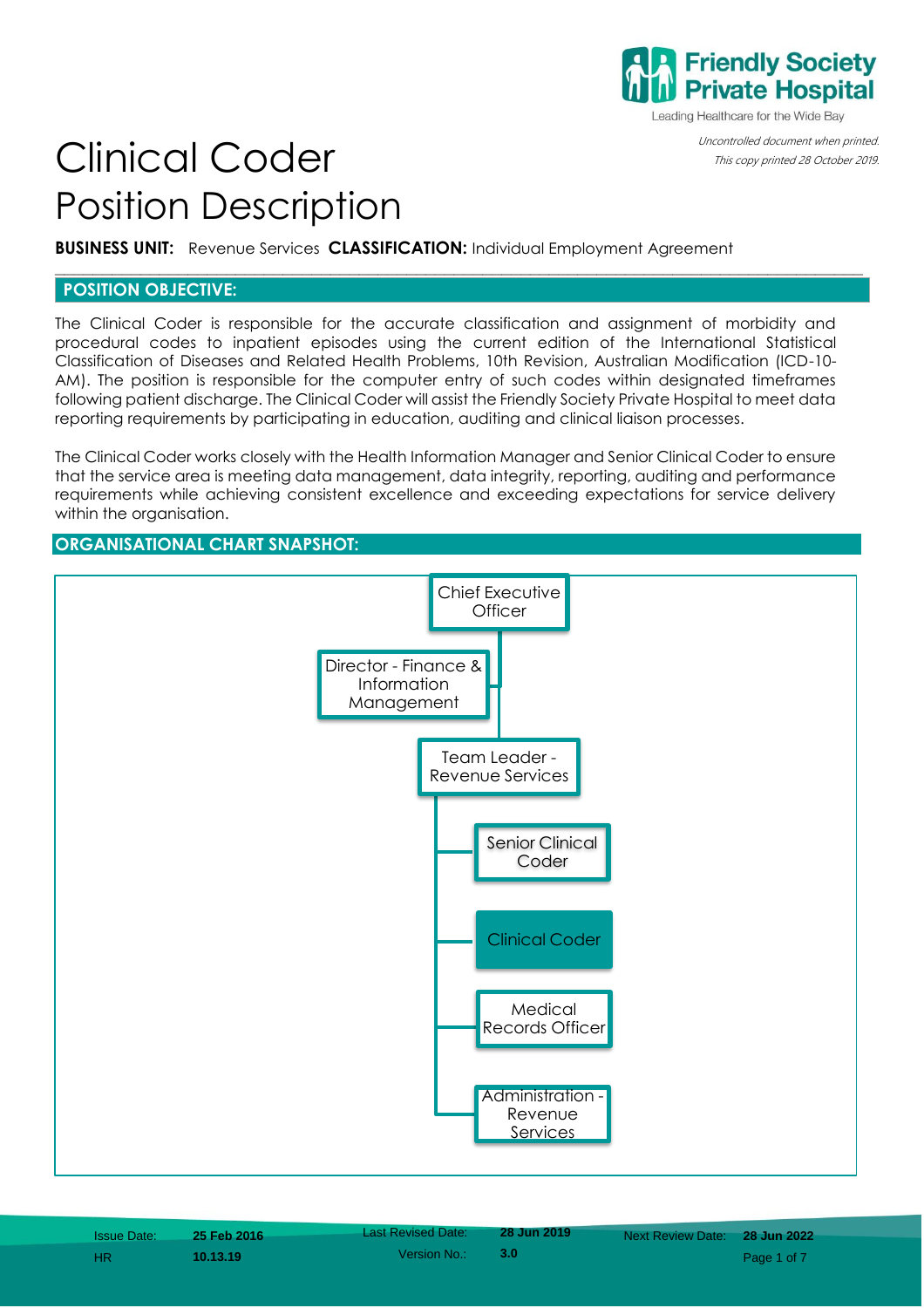

Leading Healthcare for the Wide Bay

Uncontrolled document when printed. This copy printed 28 October 2019.

## **POSITION REQUIREMENTS:**

The Employee is required to meet the specific Key Performance Indicators set for this position by the Department Manager under the guidance of the Executive group. These KPIs will be monitored on a regular basis and reviewed as part of your annual PEP reviews and FSPH salary review framework. The salary set for this position will be dependent on performance against KPIs, Key Deliverables and Critical Success Factors for this role and the service area.

The role will be performed in accordance with the hospital values, Code of Conduct and behavioural expectations. From time to time, the Clinical Coder may be called upon to fulfil duties outside those listed in this position description. Flexibility of FSPH team members is central to the organisation's mission and values.

FSPH is committed to protect employees from accidental injury and damage to health while working for the organisation. While at work, workers are required to take reasonable care for their own health and safety and that of others who may be affected by their actions or omissions including, but not limited to:

- Be familiar and comply with proper safety and health practices.
- Make proper use of personal protective equipment.
- Not to interfere with or remove safety device, except where authorised to do so, and not to misuse anything provided for safety.
- Reports all accidents, injuries, near misses and dangerous events to Service Area Manager or delegate immediately.
- Participate in all safety training and in-service program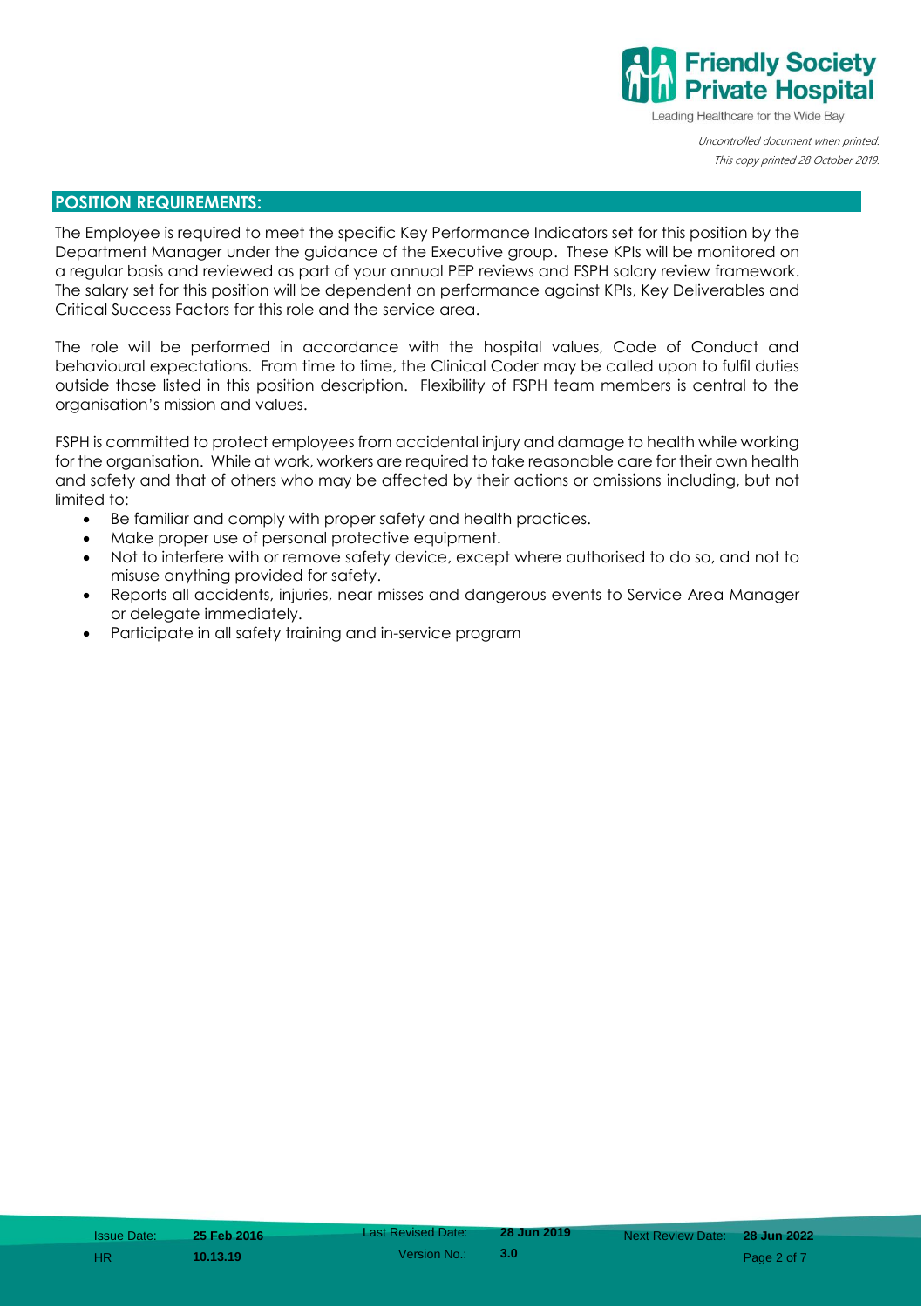

Leading Healthcare for the Wide Bay Uncontrolled document when printed. This copy printed 28 October 2019.

#### **SUCCESS PROFILE**

The following combination of knowledge, experience, core role attributes and personal attributes outlines the key components for peak performance and success in this position.

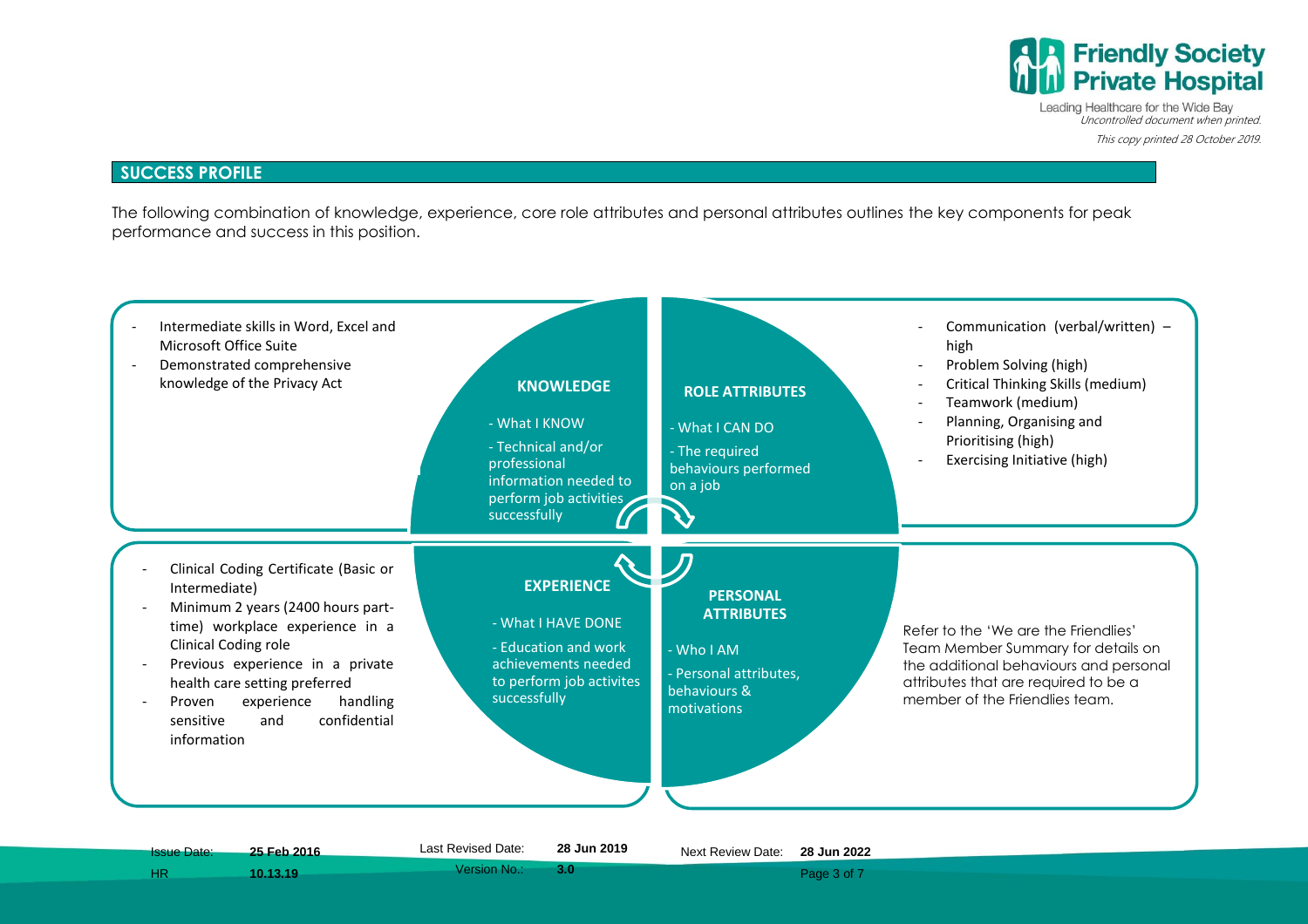Leading Healthcare for the Wide Bay printed. This copy printed 28 October 2019.

**Friendly Society<br>Private Hospital** 

## **KEY RESPONSIBILITIES:**

*The Clinical Coder will assist the Friendly Society Private Hospital to be the Hospital of Choice for Friendly Quality Healthcare*

#### **Service**

## *We are always…..working to achieve excellence in service delivery*

- Analysis of medical records content for hospital inpatient episodes and abstraction of diagnoses, procedures and external causes of injury and poisoning using the current edition of ICD-10-AM and the associated Australian Coding Standards in a timely manner
- Utilisation of coding software for the assignment of diagnosis and procedure codes and computer entry of coded morbidity data
- Completion of appropriate electronic cancer registration according to guidelines
- Reviewing the DRG allocation to ensure that the DRG accurately reflects the episode's resource intensity
- Provide operational support to the Manager and team in the day-to-day operations of the Revenue Services department as required
- Maintain systems protocols by writing and updating procedure to provide information needs and functional requirements
- Work collaboratively with all stakeholders to plan, develop, implement and evaluate activities that will meet the strategic goals and objectives of the organisation
- Build and maintain strong relationships with the leaders, management and staff through a highly consultative, collaborative, and active problem-solving approach; positioning your department as a credible, go to Department
- All other tasks and duties as directed and within the scope of the role

## **Quality**

#### *We are always…..working towards continuous improvement in the pursuit of excellence*

- Participation in quality improvement and ongoing education activities relating to coding roles and practices (eg CQI review, DRG audits and Unit meetings)
- Develop, manage and ensure implementation of hospital policies and procedures
- Comply with Quality Management systems and program
- Maintain and improve hospital standards by measuring and evaluating processes and outcomes, and making positive improvements
- Collaborate with key stakeholders to support the strategic direction and priorities through continuous quality improvements
- Respond pro-actively and positively to the changing needs of customers and the organisation
- Contribute, implement and manage quality improvements to systems and processes as required for ISO Accreditation and other professional/legislative bodies for areas of responsibility
- All duties and responsibilities area carried out in accordance with accepted Quality Assurance, WH&S and Industry Standards, legislative requirements and organisational policies and procedures.
- Identify, implement and maintain quality standards and ensure continuous process improvement within your department

## **People**

#### *We are always…..assisting people to develop and reach their full potential*

- Liaison with health professionals to ensure clear and concise documentation of clinical data which facilitates the accurate coding of inpatient data
- Provide professional guidance and support to promote the provision of quality human resource management and achieve the FSPH mission
- Model behaviour and communication standards to promote a supportive team environment
- Demonstrate behaviour that is consistent with the organisational values
- Be a positive member of the team
- Provide a positive work environment for the team, resolving issues fairly and effectively

| <b>Issue Date:</b> | <b>25 Feb 2016</b> | <b>Last Revised Date:</b> | 28 Jun 2019 | Next Review Date: 28 Jun 2022 |             |
|--------------------|--------------------|---------------------------|-------------|-------------------------------|-------------|
| - HR.              | 10.13.19           | Version No.: L            | 8. ROS      |                               | Page 4 of 7 |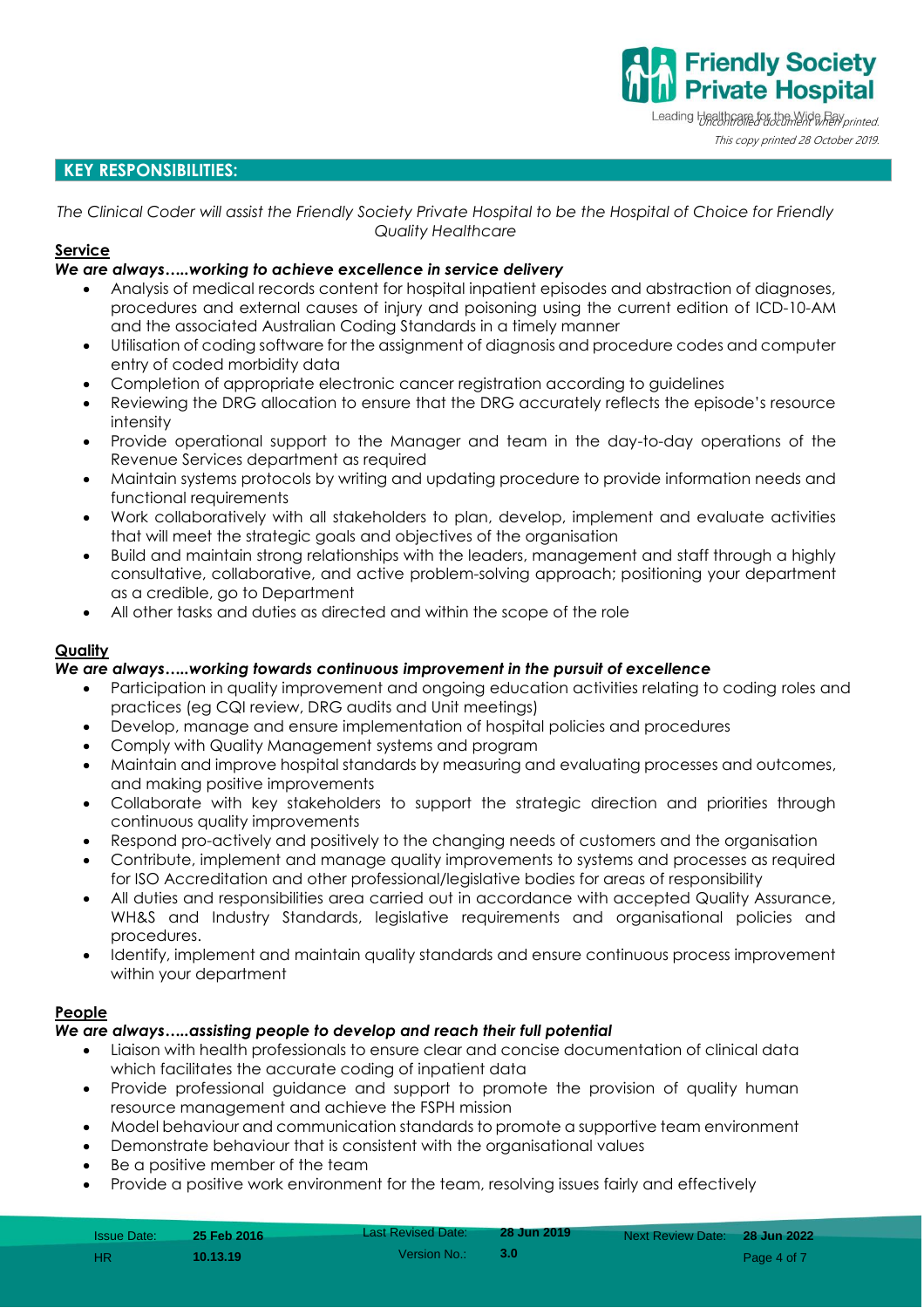Leading Healthcare for the Wide Bay

**Friendly Society Private Hospital** 

- Communicate effectively and appropriately to all staff and customers This copy printed 28 October 2019.
- Maintain professional relationships through developing and maintaining links to relevant peak professional groups
- Monitor own workload and workflow, and meet set deadlines
- Proactively meet KPIs and standards set for productivity, conduct and performance in the role
- Take an active role within FSPH operations and set a high standard of performance and professionalism for all other employees to follow
- Contribute positively to the workplace culture of The Friendlies through the displaying, promoting and assisting with the continued development of our values and Code of **Conduct**

## **Finance**

#### *We are always…..striving to achieve level of success to create long term viability through a high level of stewardship and governance*

- Ensuring all charts are coded correctly and on time to ensure maximum revenue is collected for the hospital
- Assist Managers to ensure that budgets are adhered to and deadlines for coding and data reporting are met
- Identify opportunities that can improve efficiency of business processes
- Assist Managers in managing organisational resources within budgetary guidelines according to current laws, regulations and standards
- Assist Managers to ensure that budgets are adhered to and deadlines met
- Actively contribute to the reduction of waste throughout the organisation

## **Growth**

## *We are always…..looking to increase and improve our services*

- Manage own continuous learning in relation to coding practices and standards, case mix and related industries to ensure up-to-date knowledge and skills
- Use opportunities to make adjustments within your own area of responsibility to improve outcomes
- Create and contribute to an environment that encourages ongoing learning
- Inspire and encourage individuals and teams to develop and grow
- Undertake training required to keep skills and knowledge up to date
- Complete the necessary education and training to meet the mandatory and service area specific competencies
- Promote and encourage integration across the organisation to foster teamwork using knowledge and experience to achieve positive, efficient and effective results
- Use opportunities to make adjustments within your own area of responsibility to improve outcomes

#### **Community**

#### *We are always…..committed to being a valuable community asset*

- Have pride in working for the hospital and display a professional, positive outlook to the community
- Develop and maintain positive relationships with external coding team, hospital department, allied health organisation and community services
- Actively promote The Friendlies and our programs within the community and encourage participation by community members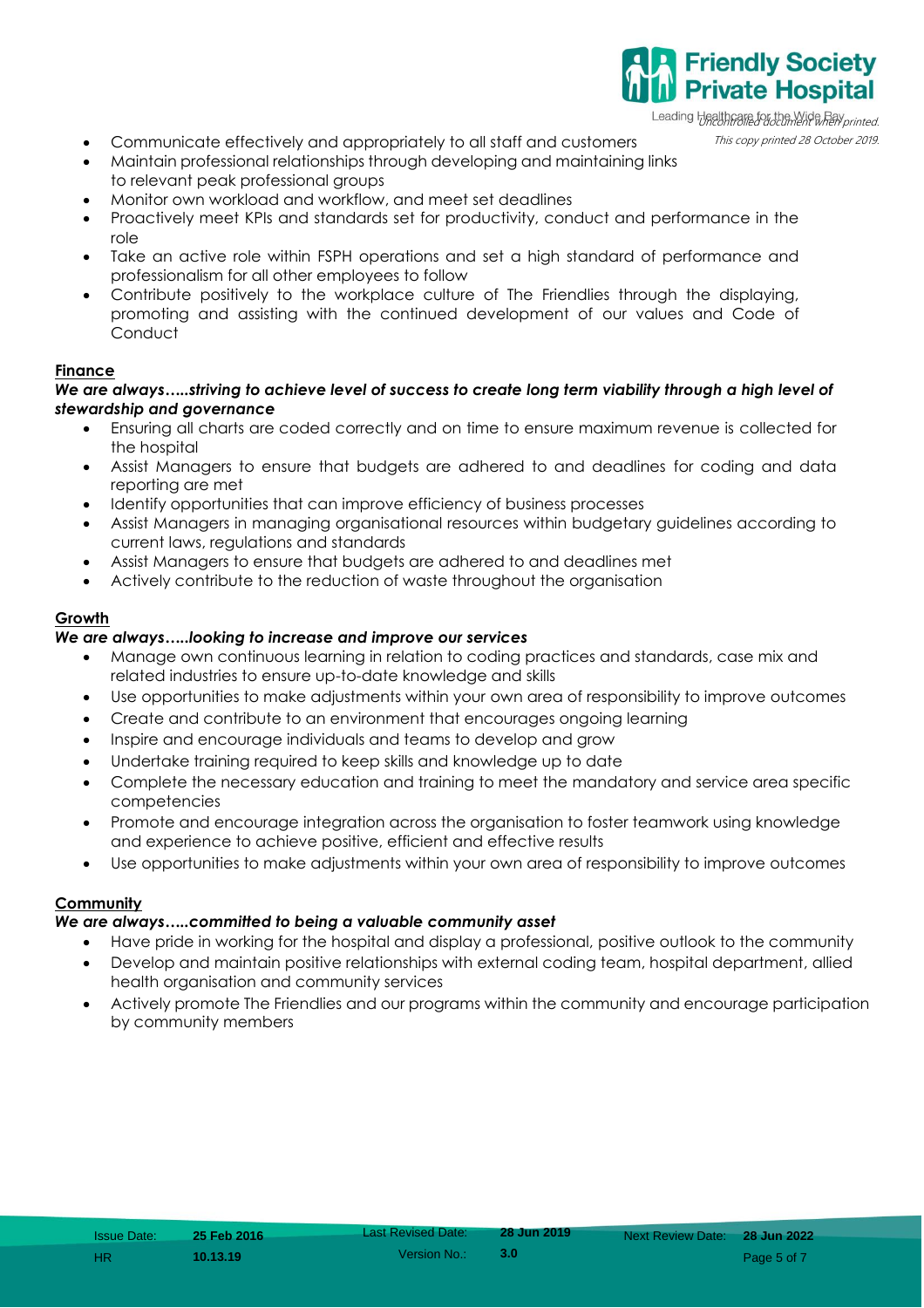**Private Hospital** Leading Healthcare for the Wide Bay printed. This copy printed 28 October 2019.

**Friendly Society** 

## **KEY SELECTION CRITERIA:**

- 1. Clinical Coding Certificate (Basic or Intermediate)
- 2. Minimum 2 years (2400 hours part-time) workplace experience in a Clinical Coding role
- 3. Previous experience in a private health care setting preferred
- 4. Proven experience handling sensitive and confidential information
- 5. Intermediate skills in Word, Excel and Microsoft Office Suite
- 6. Demonstrated comprehensive knowledge of the Privacy Act

## **KEY PERFORMANCE INDICATORS:**

Key Performance Indicators are the quantifiable measurements, agreed to, that reflect the Critical Success Factors of the team, and in turn, the success of this role. THE KPI's for this position include:

- 1. Average charts coded per day
- 2. Less than 5% coding errors per month